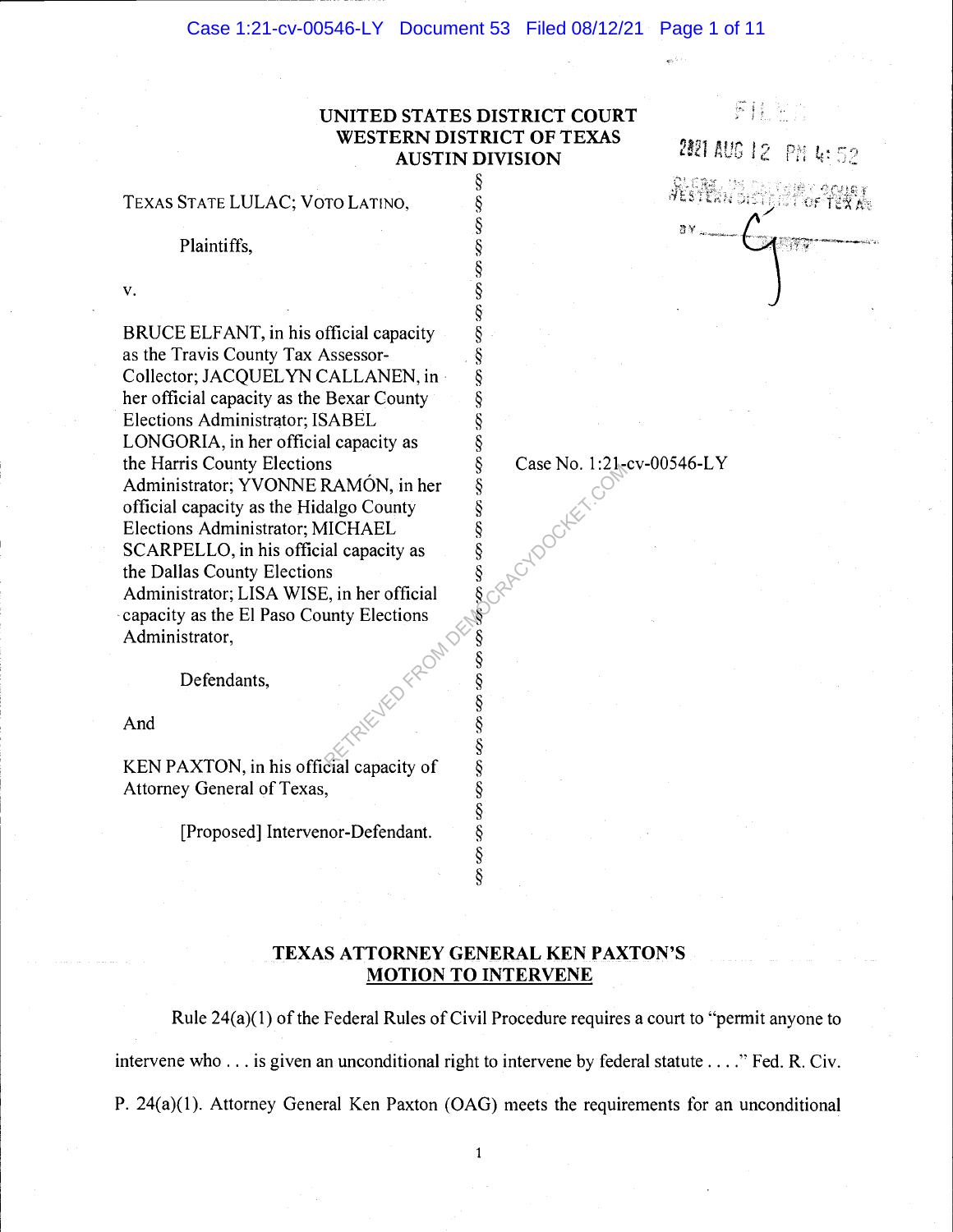right to intervene under 28 U.S.C. § 2403(b), and asserts that the interests of the State and its citizens are best served by allowing the OAG to weigh in on the constitutional questions raised by Plaintiffs' lawsuit—interests already recognized by federal statute and rules requiring OAG to be notified and granted an opportunity to speak for the interests of the State.

Because OAG meets the statutory requirements for mandatory intervention, OAG respectfully moves this Court to grant this motion and permit OAG to intervene and present argument on the constitutionality of the statutes Plaintiffs challenge in this action.

#### ARGUMENT

### I. OAG Meets the Requirements for Mandatory Intervention

Granting permission to intervene is mandatory for anyone who is given an unconditional right to intervene by a federal statute. Fed. R. Civ. P. 24(a)(l). OAG has an unconditional right to intervene pursuant to 28 U.S.C. § 2403(b) because (1) this lawsuit does not include the State or any of its agencies, officers or employees as a party, and (2) the constitutionality of the Texas Elections Code, a set of laws affecting the public interest, has been drawn into question. Because the OAG meets the statutory requirements of 28 U.S.C. § 2403(b), OAG has a statutory right to "intervene for the presentation of evidence . . . and for argument on the question of constitutionality." Requirements for Mandatory Intervents<br>to intervene is mandatory for anyone w<br>al statute. Fed. R. Civ. P. 24(a)(1). OAG<br>S.C. § 2403(b) because (1) this lawsuit of<br>sore employees as a party, and (2) the c<br>s affecting the pu

### A. This motion is timely.

 $\mathcal{L}^{(2)}$ 

Plaintiffs filed this suit in federal court on June 22, 2021. See ECF 1. Contemporaneously, Plaintiffs filed a notice pursuant to Rule 5.1 of the Federal Rules of Civil Procedure styled "Plaintiffs' Rule 5.1 Notice of Constitutional Question". See ECF 6. Rule 5.1 allows the attorney general to intervene "within 60 days after the notice is file or after the court certifies the challenge,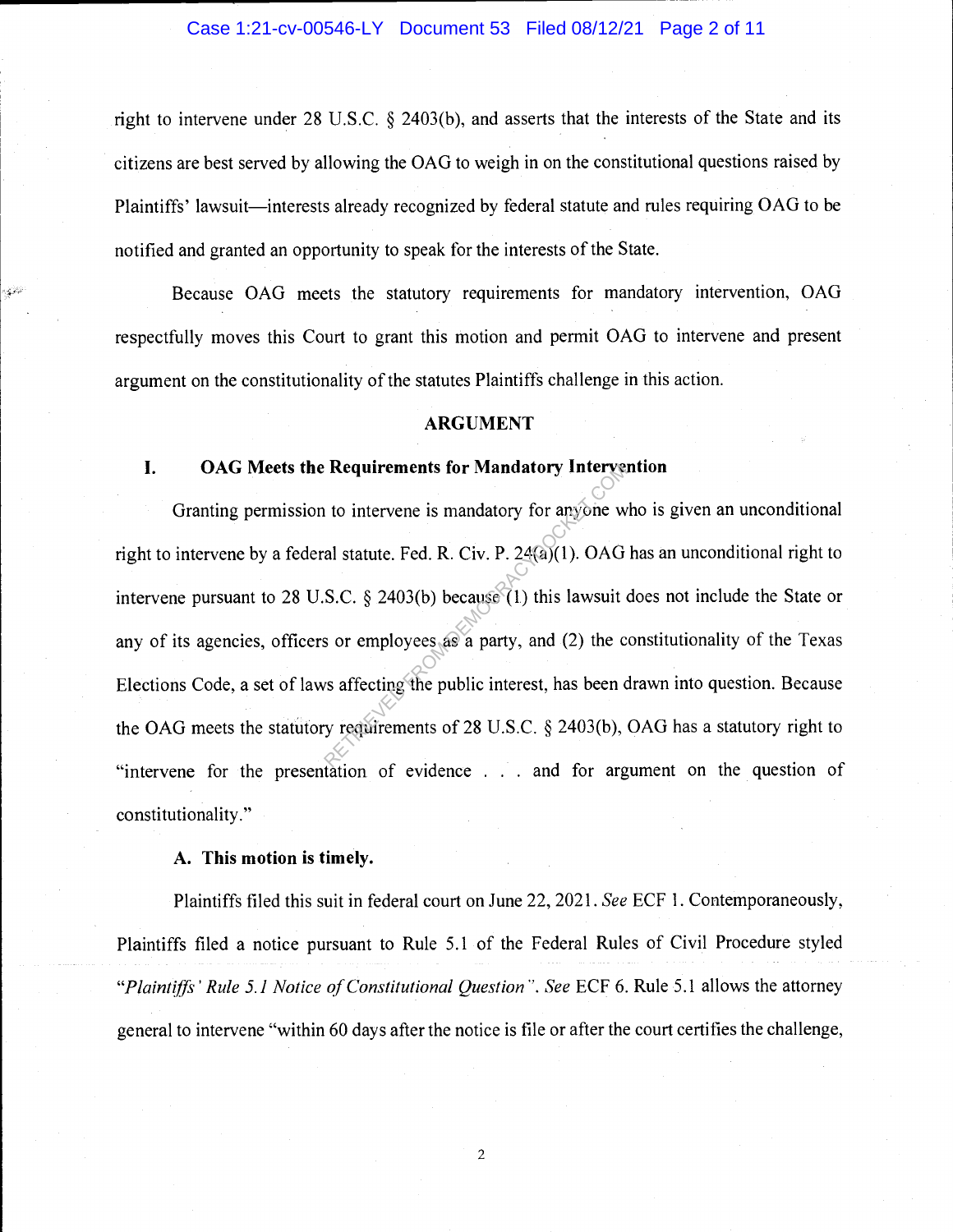whichever is earlier." Fed. R. Civ. P. 5.1(c). The 60th day to intervene does not expire until August 23, 2021. Accordingly, this motion is timely filed.

#### B. No State entity is a party.

The named defendants to this action do not include either the State of Texas or any of its agencies. Instead, the named defendants include a county tax-assessor collector and five county elections administrators. ECF 1 at ¶ 22-27. None of the named defendant officials are recognized as state officials or employees under Texas law. County tax-assessor collectors are county officials. See Tex. Loc. Gov't Code § 159.032; see also Hartford Cas. Ins. Co. v. Price, 435 F.Supp.2d 566, 572-74 (N.D. Tex. June 19, 2006) (holding that the Tarrant County Tax-Assessor Collector's Office is not an arm of the state of Texas). Similarly, the position of county election administrator is a county-level position that the Texas Legislature has granted county commissioners' courts the discretion to create for the benefit of a county. See Texas Elec. Code § 31.031 ("The commissioners court by written order may create the position of county elections administrator for the county." (emphasis added)).  $(2000)$  (notaing that the Tariant Count<br>tate of Texas). Similarly, the position of count<br>at the Texas Legislature has granted count<br>ne benefit of a county. See Texas E<br>tten order may create the position of count<br>d)).<br>int

# C. This suit draws into question the constitutionality of Texas statutes and the State and its citizens have an interest in defending them.

Plaintiffs make no secret of their intention to challenge the constitutionality of Texas's voter registration laws. See ECF 6 (Plaintiffs' notice styled "Plaintiffs' Rule 5.1 Notice of Constitutional Question "). This suit specifically draws into question the constitutionality of amendments to the Texas Election Code through Senate Bill 1111 (SB 1111). ECF 1 at  $\P$  6-12, 52-78. SB 1111 amends Chapters 1 and 15 of the Texas Elections Code pertaining to state voter registration requirements, amendments the plaintiffs contend violate the First, Fourteenth, and Twenty-Sixth Amendments to the United States Constitution. Id.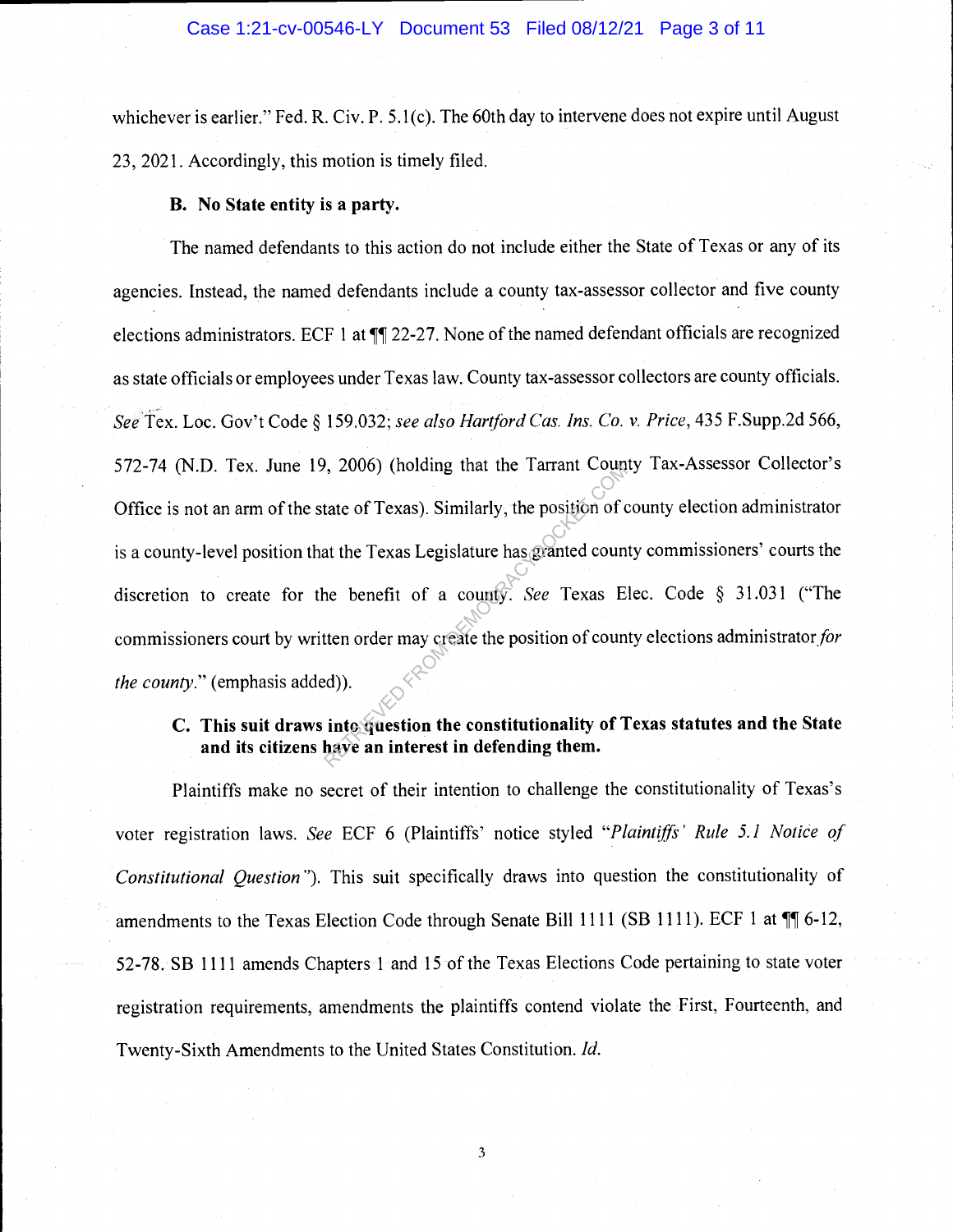### Case 1:21-cv-00546-LY Document 53 Filed 08/12/21 Page 4 of 11

Texas has an interest in making its views known on the constitutional questions raised in this case, an interest shared broadly by the citizens of this State, as recognized in federal law. See, e.g., 28 U.S.C. § 2403(b) (requiring certification of constitutional challenges to the attorney general of the State); see also Finch v. Miss. State Med. Ass 'n, Inc., 585 F.2d 765, 779 (5th Cir. 1978) (citing Thatcher v. Tennessee Gas Trans. Co., 180 F.2d 644, 648 n. 7 (5th Cir. 1950)); see also Connecticut v. Doehr, 501 U.S. 1, 7 n. 3 (1991) (noting that state intervened in appeal); Bridges v. Phillips Petrol Co., 733 F.2d 1153, 1156 n. 7 (5th Cir. 1984) (certifying constitutional question to state attorney general to provide State with opportunity to petition for rehearing after noting district court's failure to certify); see also 7C Charles Alan Wright, Arthur R. Miller & Mary Kay Kane, Federal Practice and Procedure § 1915 (2d ed. 1986); Note, Federal Intervention in Private Actions Involving the Public Interest, 65 Harv. L. Rev. 319, 321–324 (1951).

### II. Texas Should Be Heard

Disposing of this action without the State of Texas having a say will impair the State's interests. Passing judgment upon the constitutionality of a state statute without permitting the State's chief legal officer to be heard on those weighty questions undeniably impairs the State's interests, and therefore, the interests of Texas's citizens. re to certify); see also /C Charles Alan.<br>
actice and Procedure § 1915 (2d ed.1986)<br>
the Public Interest, 65 Harve L. Rev. 319<br> **Example FROM DEMOCRACY CONSECTANCE CONSECTANCE SECTABLE SECTABLE SECTABLE SECTABLE SECTABLE S** 

What's more, permitting this intervention will not harm any party to this litigation. The case is at its earliest stages; the Defendants have not yet answered. Accordingly, neither Plaintiffs nor Defendants will be prejudiced by this intervention. In contrast, Texas would be irreparably harmed if its statute is held unconstitutional, especially if the Court did so without hearing from OAG. See Maryland v. King, 133 S. Ct. 1, 2-3 (Roberts, J., in chambers) (quoting New Motor Vehicle Bd. Of Cal. v. Orrin W. Fox Co., 434 U.S. 1345, 1351 (1977) (Rehnquist, J., in chambers).

4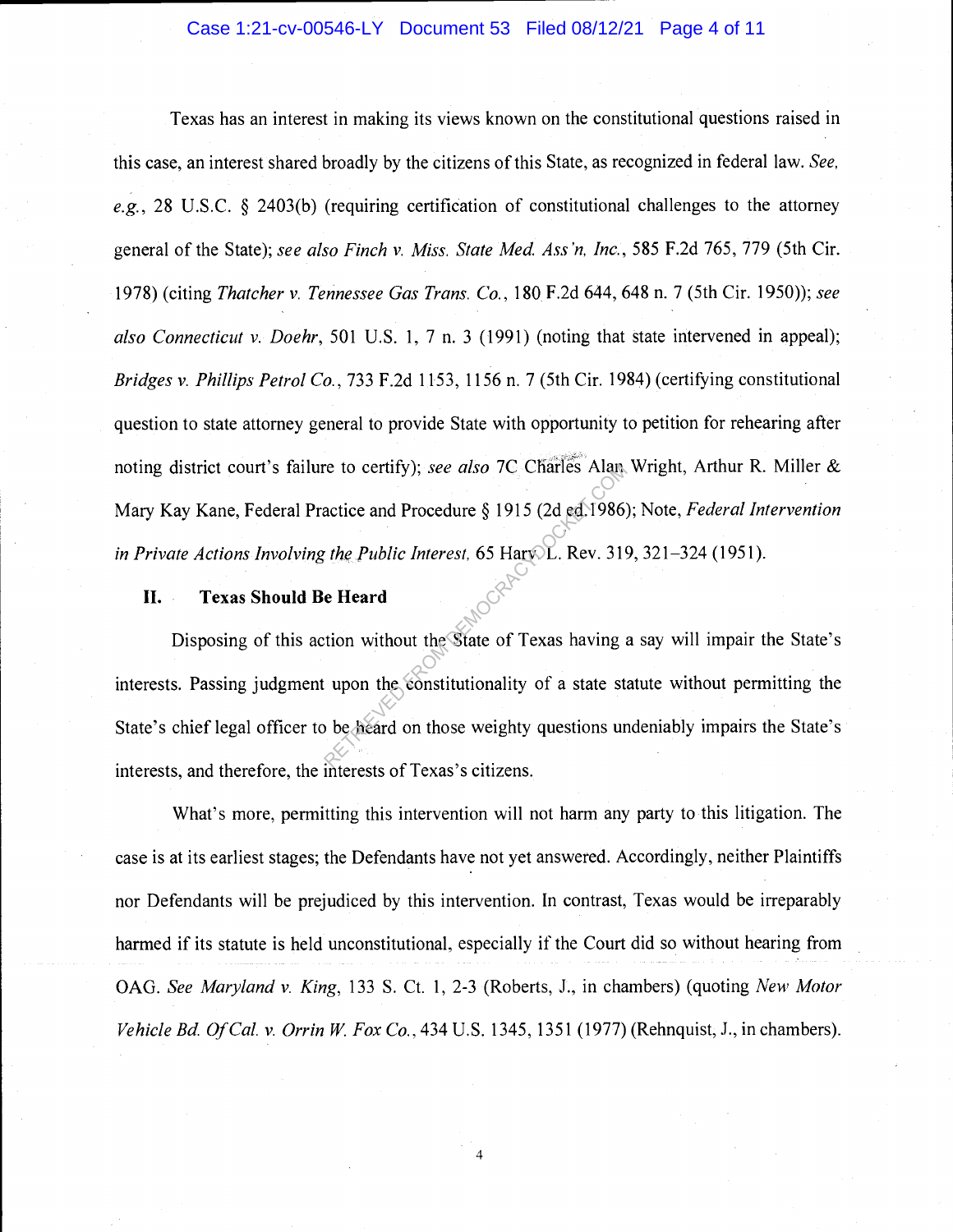Lastly, pursuant to Local Rule CV-7, counsel for the OAG emailed counsel for Plaintiffs and Defendants on August 11 & 12, 2021. Counsel for Plaintiffs, the El Paso County Elections Administrator, the Harris County Elections Administrator, and the Travis County Tax Assessor-Collector declined to take a position on the motion, and counsel for the Dallas County Elections Administrator and the Bexar County Elections Administrator did not respond to the correspondence. Thus, no party has expressed opposition to this motion at this time.

# **CONCLUSION**

The Texas Office of the Attorney General, by and through Attorney General Ken Paxton, prays that this Motion to Intervene be granted. A proposed Answer in Intervention is attached. wer with the production of the Chocker.com

Dated: August 12, 2021.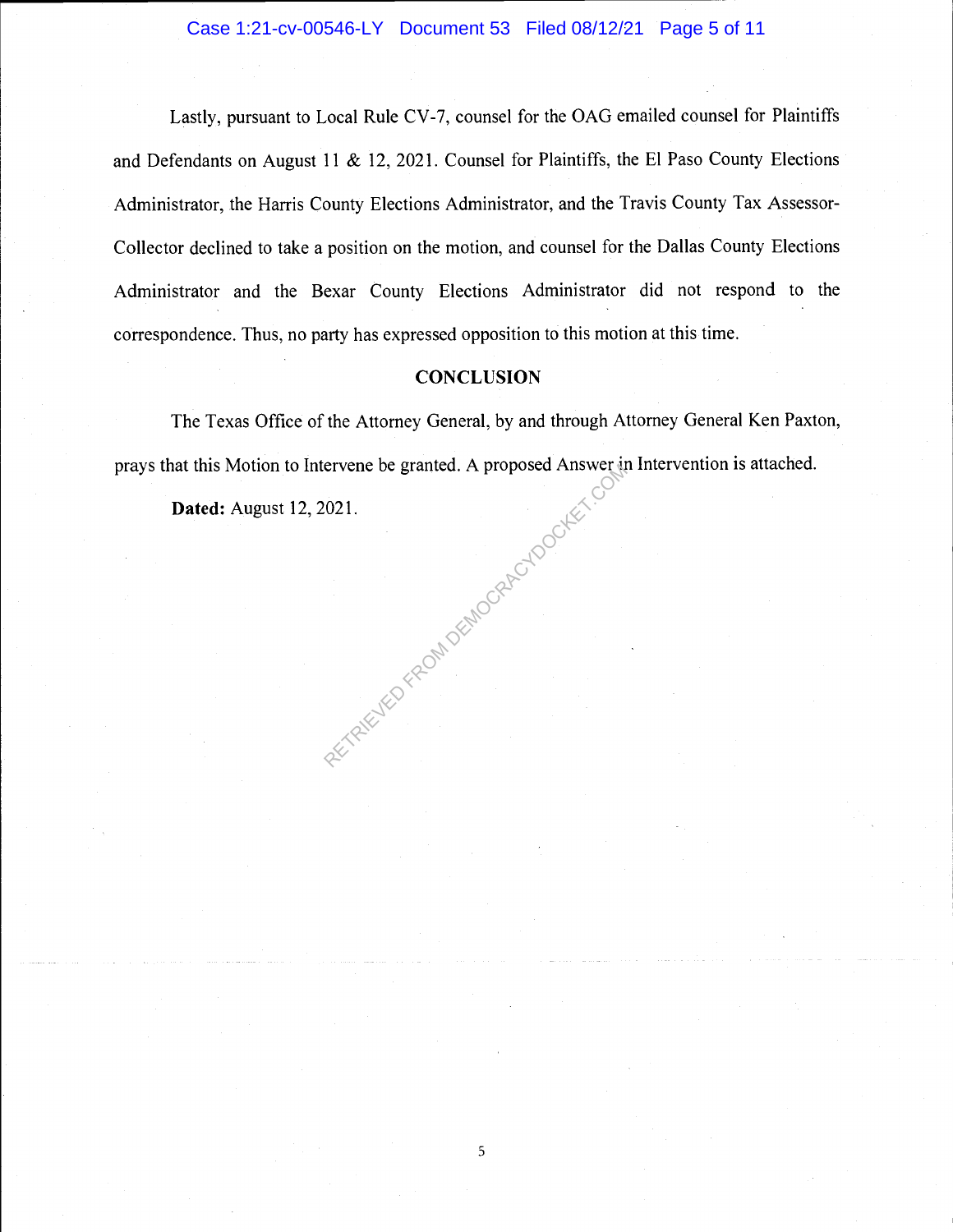Dated: August 12, 2021

KEN PAXTON Attorney General of Texas

BRENT WEBSTER First Assistant Attorney General Respectfully submitted.

PATRICK K. SWEETEN Deputy Attorney General for Special Litigation Texas Bar No. 00798537

WILLIAM T. THOMPSON Deputy Chief, Special Litigation Unit as BarN . 4 8

**ERIC A. HUDSON** 

Senior Special Counsel Texas Bar No. 24059977

KATHLEEN HUNKER Special Counsel Texas Bar No. 24118415 \*pro Hac Vice Application Forthcoming

OFFICE OF THE ATTORNEY GENERAL SPECIAL LITIGATION UNIT P.O. Box 12548 (MC-009) Austin, Texas 78711-2548 Tel.: (512) 463-2100 Fax: (512) 457-4410 patrick.sweeten@oag.texas.gov will.thomson@oag.texas.gov eric.hudson@oag.texas.gov Special Counsel<br>Texas Bar No. 2411841<br>\**Pro Hac Vice Applicat*<br>OFFICE OF THE ATTORNI<br>SPECIAL LITIGATION UN<br>P.O. Box 12548 (MC-00<br>Austin, Texas 78711-25<br>Tel.: (512) 463-2100<br>Fax: (512) 457-4410<br>patrick.sweeten@oag.texa<br>eric

Counsel for Intervenor-Defendant Ken Paxton, in his official capacity as Texas Attorney General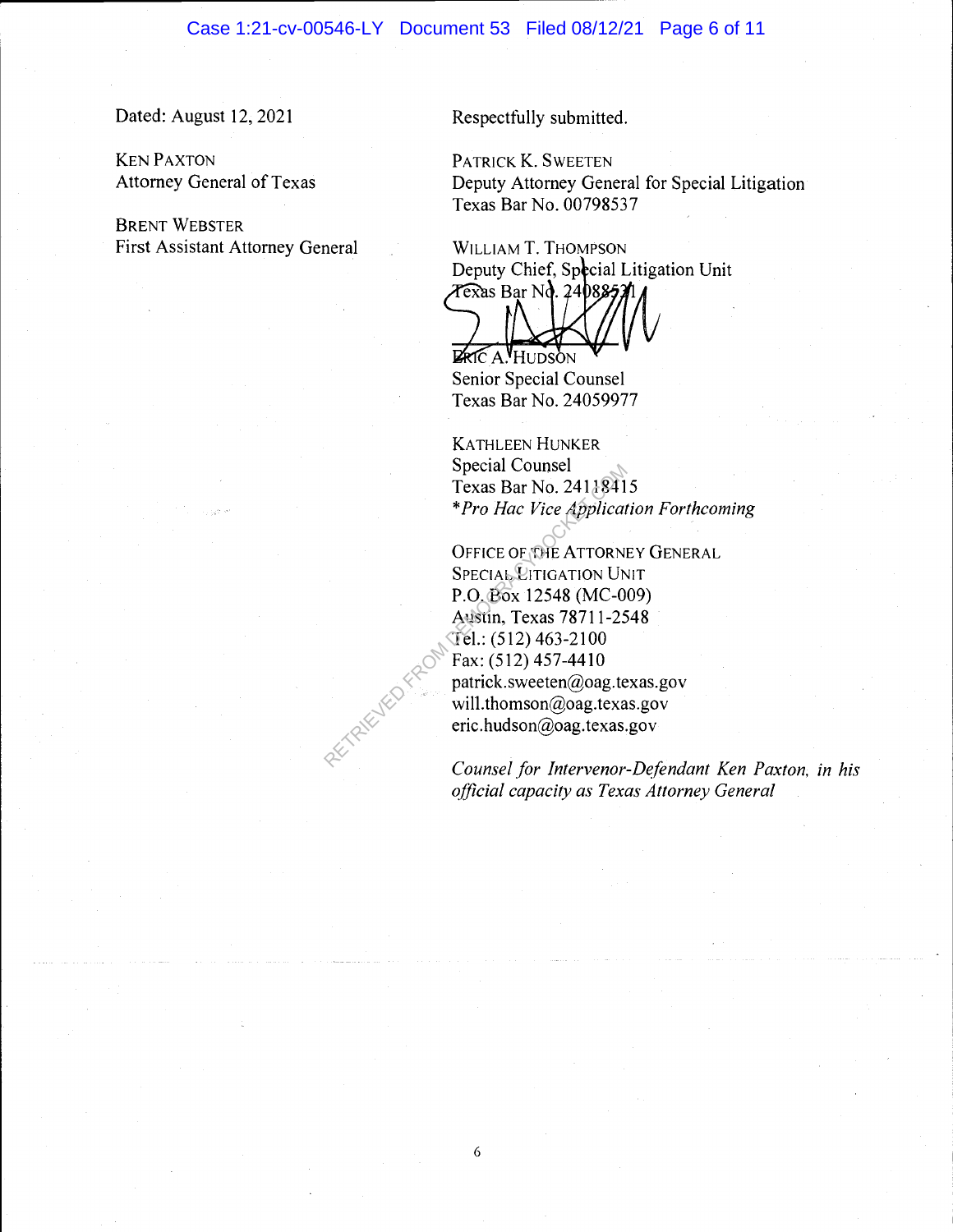#### CERTIFICATE OF CONFERENCE

I certify that on August 11 & 12, 2021, 1 conferred with counsel for the Plaintiffs and Defendants via electronic mail. As noted above, Counsel for Plaintiffs, the El Paso County Elections Administrator, the Harris County Elections Administrator, and the Travis County Tax Assessor-Collector declined to provide a position on this motion, and the balance of the parties did not respond to a request for their position on the motion. Thus, no party has expressed opposition to this motion at this time.

 $E\n *A*$ . Hudson

Counsel for Intervenor-Defendant

# CERTIFICATE OF SERVICE

<sup>I</sup>certify that on August 13, 2021, after receiving file-stamped copies from the Court, I will

serve the foregoing document via electronic mail and via U.S. Postal Service to the following:

### Jonathan Patrick Hawley

Perkins Coie LLP 1201 Third Avenue, Suite 4900 Seattle, WA 98101 Email: jhawley@perkinscoie.com ED FROM DE

#### Joseph N. Posimato

Perkins Coie LLP 700 Thirteenth Street, N.W., Suite 800 Washington, DC 20005 Email: jposimato@perkinscoie.com

# Kathryn E. Yukevich

Perkins Coie LLP 700 Thirteenth Street, N.W., Suite 800 Washington, DC 20005 Email: kyukevich@perkinscoie.com

### Luis Roberto Vera , Jr.

Law Offices of Luis Roberto Vera & Associates, P.C. 111 Soledad Suite 1325 San Antonio, TX 78205-2260 Email: lrvlaw@sbcglobal.net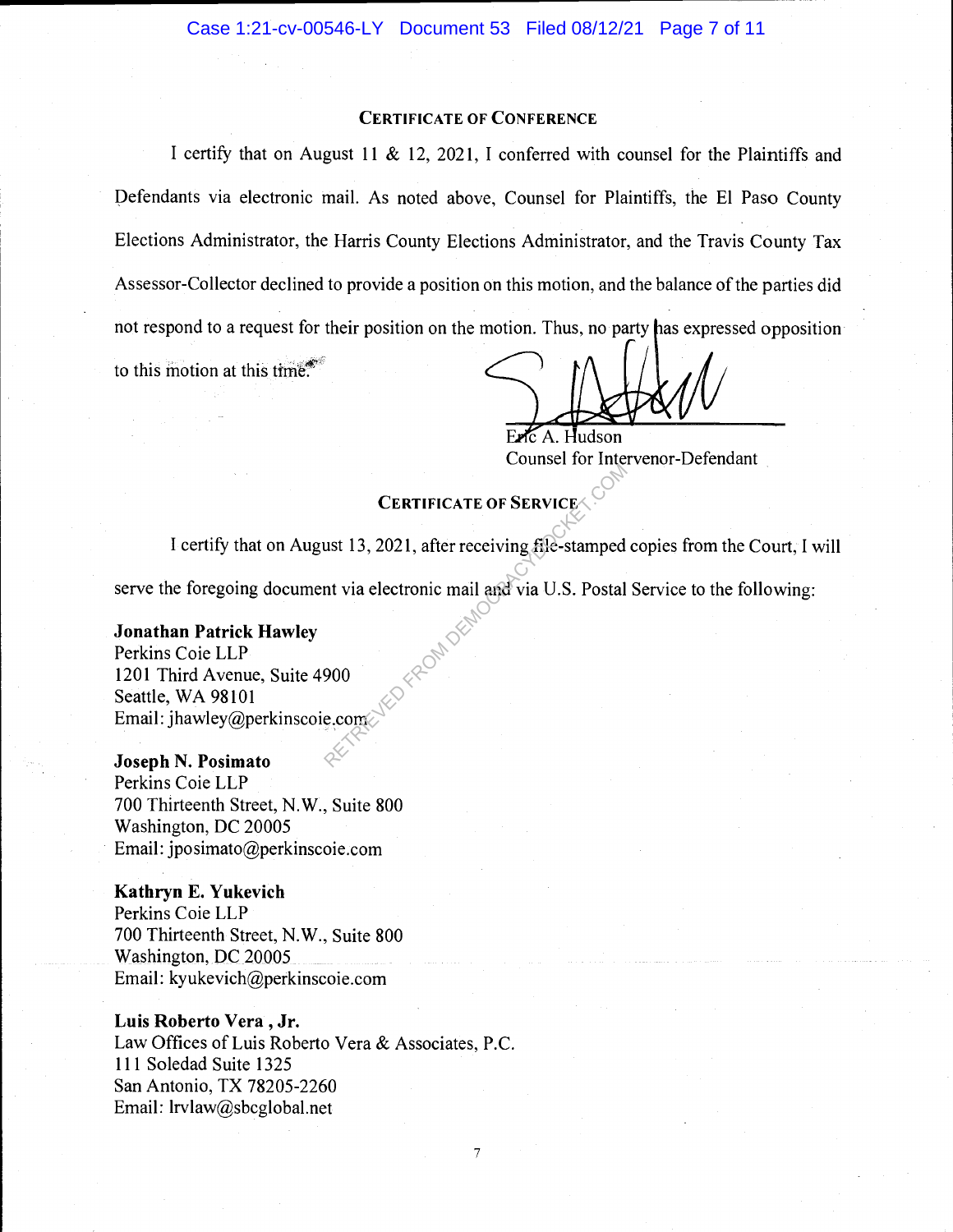### Case 1:21-cv-00546-LY Document 53 Filed 08/12/21 Page 8 of 11

# Meaghan E. Mixon

Perkins Coie, LLP 700 Thirteenth Street, N.W. Suite 800 Washington, DC 20005-3960 Email: mmixon@perkinscoie.com

### Uzoma N. Nkwonta

Perkins Coie LLP 700 Thirteenth Street, N.W., Suite 800 Washington, DC 20005 Email: unkwonta@perkinscoie.com

### John Russell Hardin

Perkins Coie, LLP 500 N. Akard Street, Suite 3300 Dallas, TX 75201 Email: johnhardin@perkinscoie.com

#### Cynthia W. Veidt

Travis County Attorney's Office P0 Box 1748 Austin, TX 78767 Email: cynthia.veidt@traviscountytx.gov **CAM DEMOCRACYDOCKET.COM** 

### Leslie W. Dippel

Travis County Attorney's Office P.O. Box 1748 314W. 111th Street Room 500 Austin, TX 78767 Email: leslie.dippel@traviscountytx.gov

#### Sherine Elizabeth Thomas

Assistant County Attorney P.O. Box 1748 Austin, TX 78767 Email: sherine.thomas@traviscountytx.gov

### Robert D. Green

Bexar County District Attorney Civil Division 101 W. Nueva 7th Floor San Antonio, TX 78205 Email: robert.green@bexar.org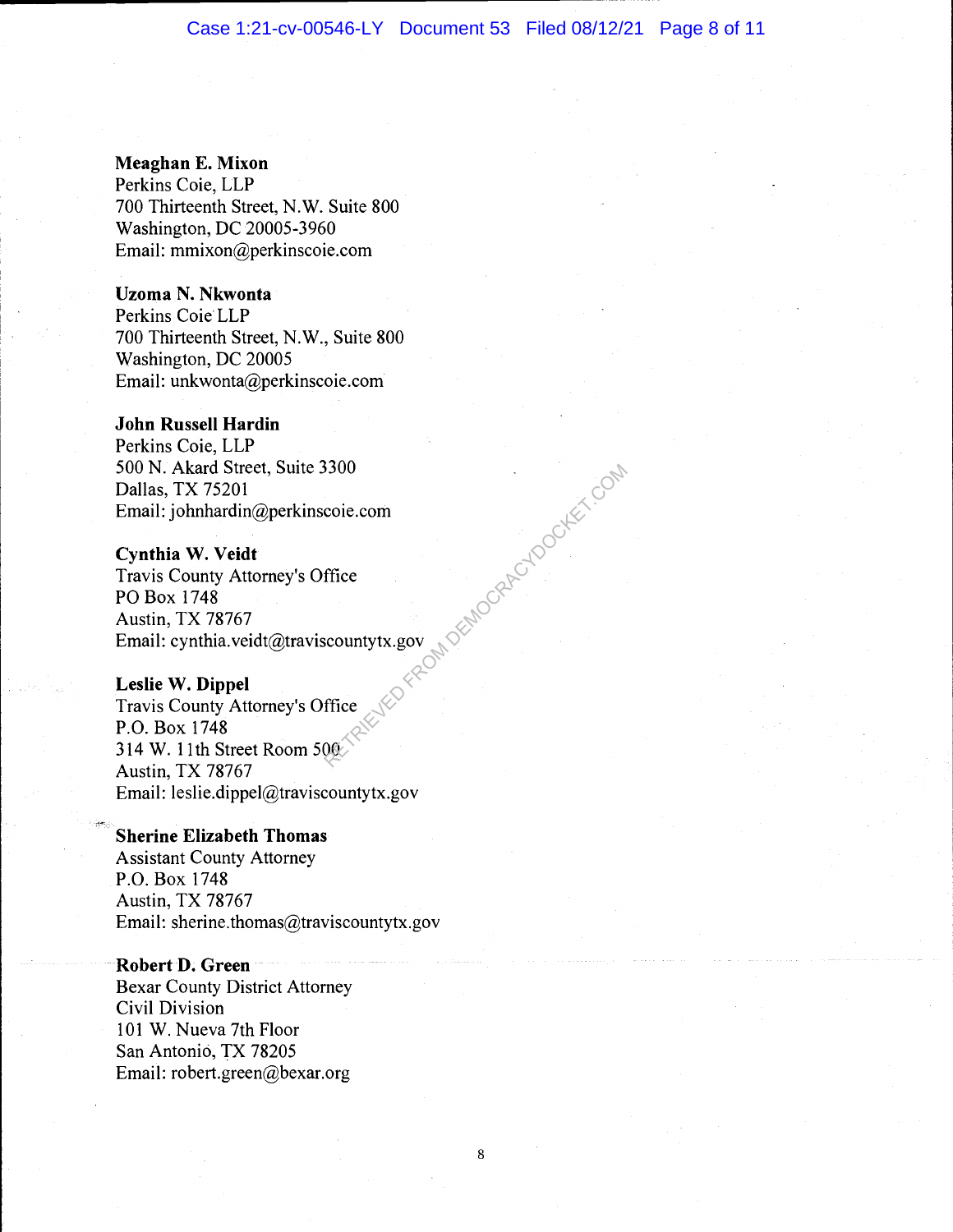### Case 1:21-cv-00546-LY Document 53 Filed 08/12/21 Page 9 of 11

### Sameer Singh Birring

Harris County Attorney's Office 1019 Congress 15th Floor Houston, TX 77002 Email: sameer.birring@cao.hctx.net

### Angelica Lien Leo

Cooley LLP 3175 Hanover Street Palo Alto, CA 94304 Email: aleo@cooley.com

### Beatriz Mejia

Cooley LLP 3 Embarcadero Center 20th Floor San Francisco, CA 94111 Email: mejiab@cooley.com

# Danielle C. Pierre

Cooley LLP 3 Embarcadero Center, 20th Floor San Francisco, CA 94111 Email: dpierre@cooley.com

### J0 Anne Bernal

Office of the County Attorney El Paso County Bldg. 500 E. San Antonio St. Rm. 203 El Paso, TX 79901-2419 Email: joanne.bernal@epcounty.com El Francisco Front Company

# John Edward Untereker

El Paso County Attorney's Office 500 E. San Antonio Rm. 503 El Paso, TX 79902 Email: juntereker@epcounty.com

#### Kathleen Hartnett

Cooley LLP 3 Embarcadero Center, 20th Floor San Francisco, CA 94111 Email: khartnett@cooley.com

#### Kelsey Spector

Cooley LLP 3 Embarcadero Center 20th Floor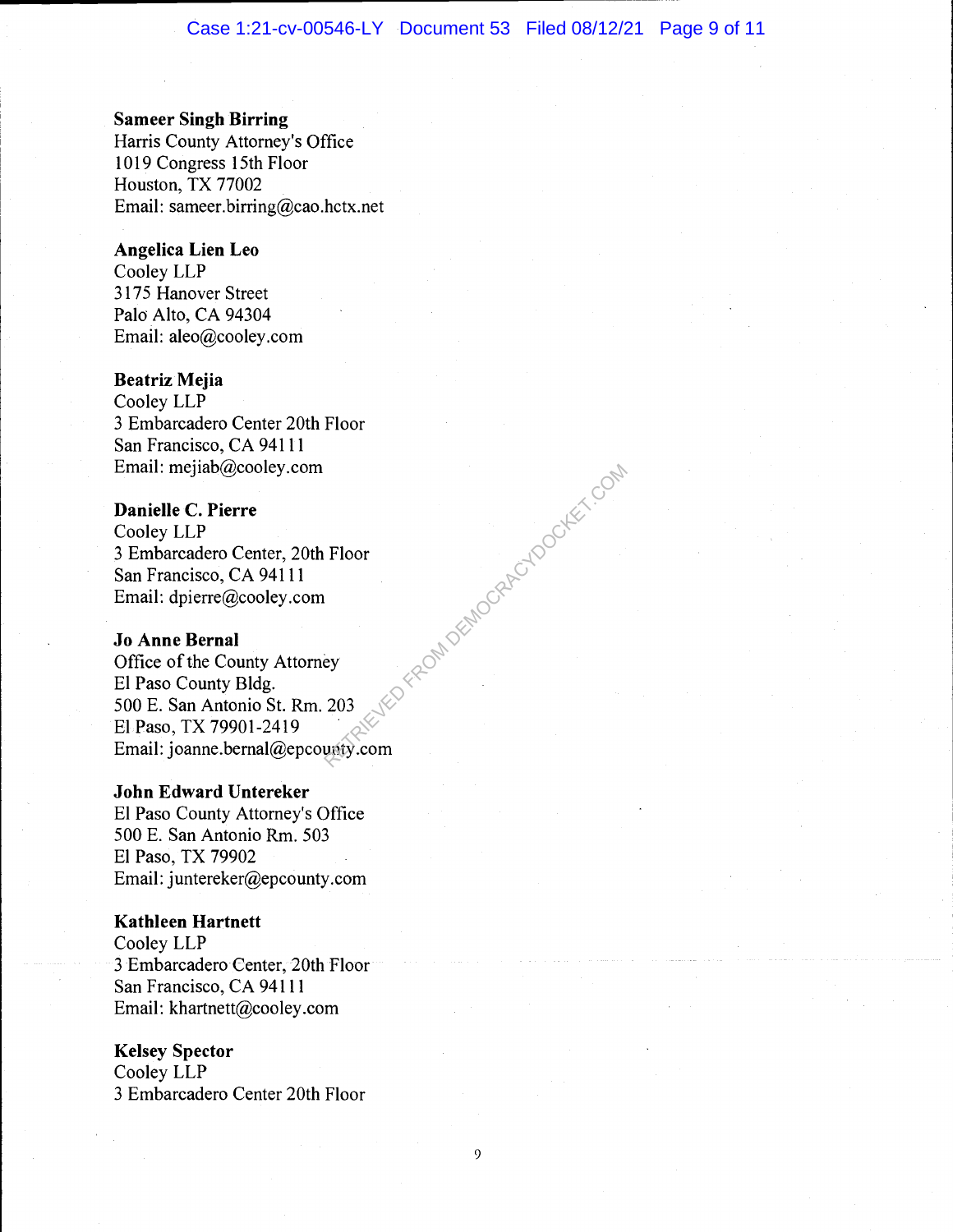San Francisco, CA 94111 Email: kspector@cooley.com

### Orion Armon

Cooley LLP 1144 15th Street Suite 2300 Denver, CO 80206 Email: oarmon@cooiey.com

### Sharon Song

Cooley LLP 3 Embarcadero Center 20th Floor San Francisco, CA 94111 Email: ssong@cooley.com

### Josephine L. Ramirez

Hidalgo County District Attorney's Office 100 E. Cano, First Floor Edinburg, TX 78539 Email: josephine.ramirez@da.co.hidalgo.tx.us , FROM DEMOCRACYDOCKET.COM

#### Earl S. Nesbitt

Assistant District Attorney, Civil Division Dallas County Administration Building 411 Elm Street, 5<sup>th</sup> Floor Dallas, TX 75202 Email: earl.nesbitt@dallascounty.org

### Barbara Nicholas

Assistant District Attorney, Civil Division Dallas County Administration Building 411 Elm Street, 5<sup>th</sup> Floor Dallas, TX 75202 Email: barbara.nicholas@dallascounty.org

#### Robert Henneke

Texas Public Policy Foundation 901 Congress Avenue Austin, TX 78701 Email: rhenneke@texaspolicy.com

### Chad Ennis

Texas Public Policy Foundation 901 Congress Avenue Austin, TX 78701 Email: cennis@texaspolicy.com